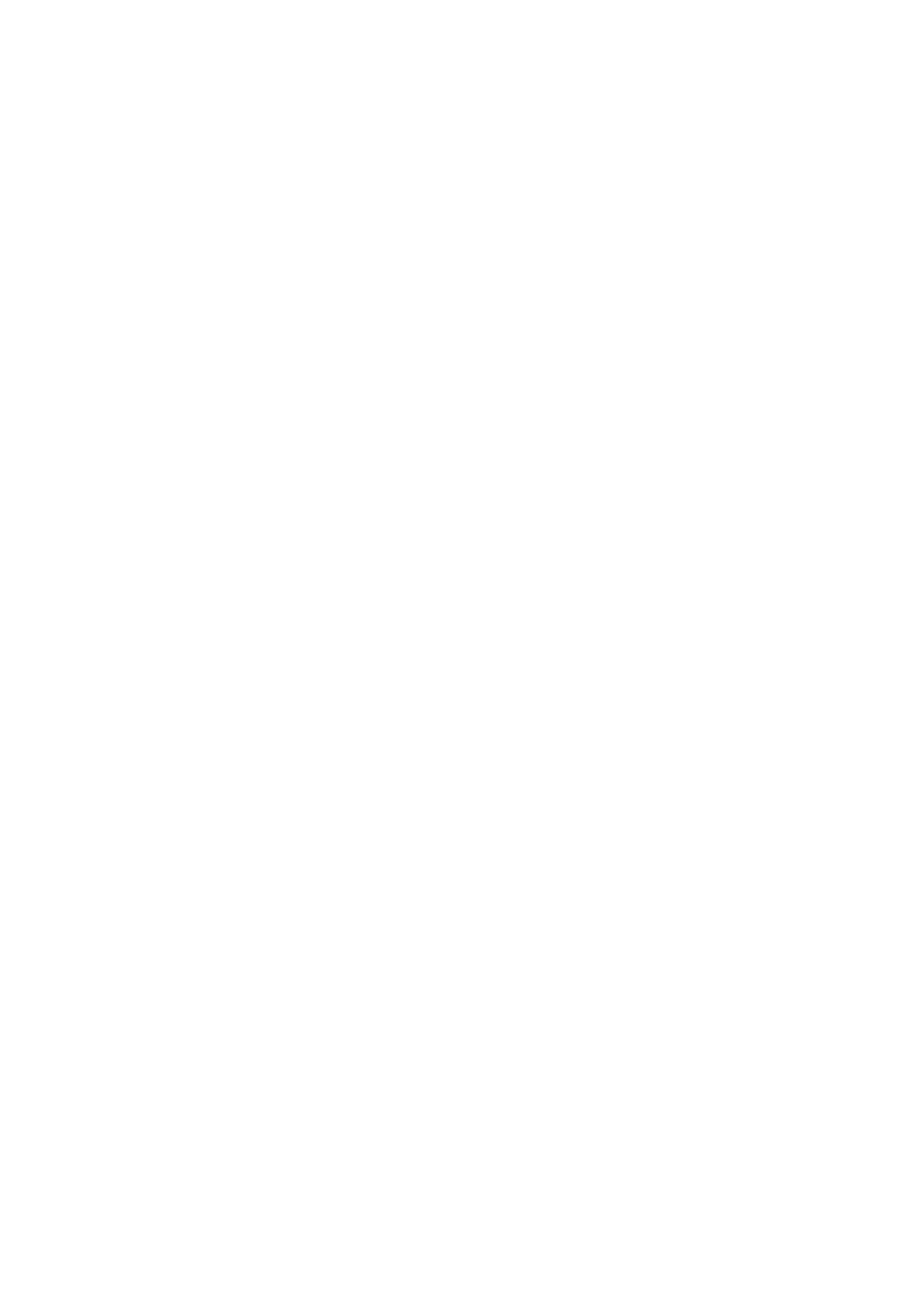## **Contents**

| 1              | Important<br>Safety<br>Care for your product<br>Mains fuse<br>Care of the environment<br>Compliance<br>Help and support | $2233$<br>$334$ |
|----------------|-------------------------------------------------------------------------------------------------------------------------|-----------------|
| $\overline{2}$ | Your product                                                                                                            | $\overline{4}$  |
|                | Main unit                                                                                                               | $\overline{4}$  |
|                | Remote control                                                                                                          | 5<br>6          |
|                | Wireless speakers<br>Wireless subwoofer                                                                                 | 7               |
|                | Connectors                                                                                                              | $\overline{7}$  |
|                |                                                                                                                         |                 |
| 3              | Connect and set up                                                                                                      | 8               |
|                | Connect the main unit                                                                                                   | 8               |
|                | Charge speakers                                                                                                         | 8               |
|                | Pair up with speakers/subwoofer                                                                                         | 9               |
|                | Place speakers                                                                                                          | 9               |
|                | Connect to TV                                                                                                           | 10              |
|                | Connect digital devices through HDMI<br>Connect audio from TV and other                                                 | 11              |
|                | devices                                                                                                                 | 11              |
|                |                                                                                                                         |                 |
| 4              | Use your product                                                                                                        | 12              |
|                | Adjust the volume                                                                                                       | 12              |
|                | Choose your sound                                                                                                       | 12              |
|                | MP3 player                                                                                                              | 13              |
|                | Play music via Bluetooth                                                                                                | 14              |
|                | Play music via NFC                                                                                                      | 14              |
|                | Auto standby                                                                                                            | 15<br>15        |
|                | Apply factory settings                                                                                                  |                 |
| 5              | Product specifications                                                                                                  | 15              |
| 6              | Troubleshooting                                                                                                         | 16              |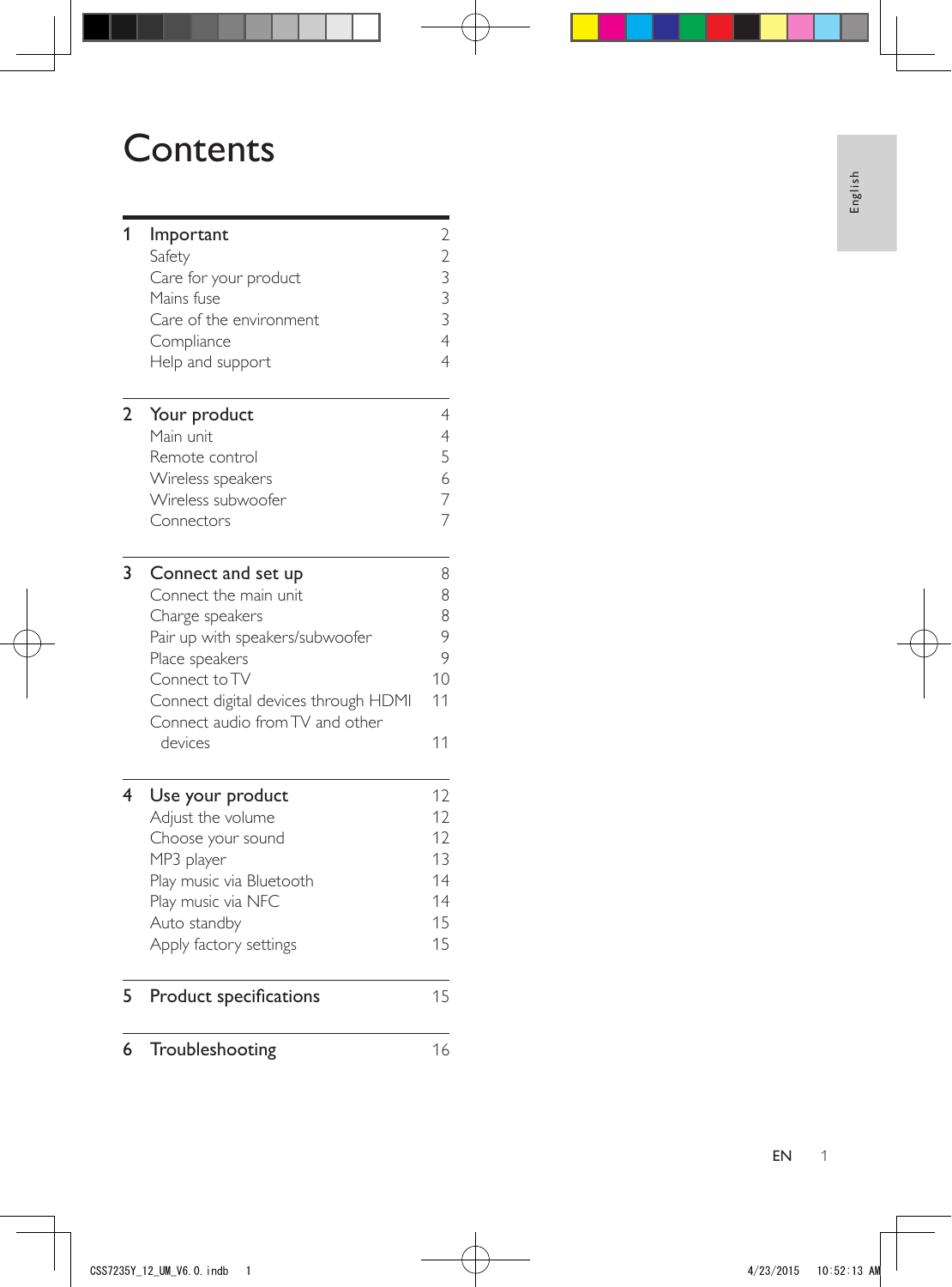## <span id="page-3-0"></span>**Important**

Read and understand all instructions before you use your product. If damage is caused by failure to follow instructions, the warranty does not apply.

## Safety

## Risk of electric shock or fire!

- Never expose the product and accessories to rain or water. Never place liquid containers, such as vases, near the product. If liquids are spilt on or into the product, disconnect it from the power outlet immediately. Contact Consumer Care to have the product checked before use.
- Never place the product and accessories near naked flames or other heat sources, including direct sunlight.
- Never insert objects into the ventilation slots or other openings on the product.
- Where the mains plug or an appliance coupler is used as the disconnect device, the disconnect device shall remain readily operable.
- Disconnect the product from the power outlet before lightning storms.
- When you disconnect the power cord, always pull the plug, never the cable.

## Risk of short circuit or fire!

Before you connect the product to the power outlet, ensure that the power voltage matches the value printed on the back or bottom of the product. Never connect the product to the power outlet if the voltage is different.

## Risk of injury or damage to this product!

- Never place the product or any objects on power cords or on other electrical equipment.
- If the product is transported in temperatures below 5°C, unpack the

product and wait until its temperature matches room temperature before connecting it to the power outlet.

Parts of this product can be made of glass. Handle with care to avoid injury and damage.

### Risk of overheating!

• Never install this product in a confined space. Always leave a space of at least four inches around the product for ventilation. Ensure curtains or other objects never cover the ventilation slots on the product.

## Risk of contamination!

- Do not mix batteries (old and new or carbon and alkaine, etc.).
- Danger of explosion if batteries are incorrectly replaced. Replace only with the same or equivalent type.
- Remove batteries if they are exhausted or if the remote control is not to be used for a long time.
- Batteries contain chemical substances, they should be disposed of properly.

## Risk of swallowing batteries!

- The product/remote control may contain a coin/button type battery, which can be swallowed. Keep the battery out of reach of children at all times! If swallowed, the battery can cause serious injury or death. Severe internal burns can occur within two hours of ingestion.
- If you suspect that a battery has been swallowed or placed inside any part of the body, seek immediate medical attention.
- When you change the batteries, always keep all new and used batteries out of reach of children. Ensure that the battery compartment is completely secure after you replace the battery.
- If the battery compartment cannot be completely secured, discontinue use of the product. Keep out of reach of children and contact the manufacturer.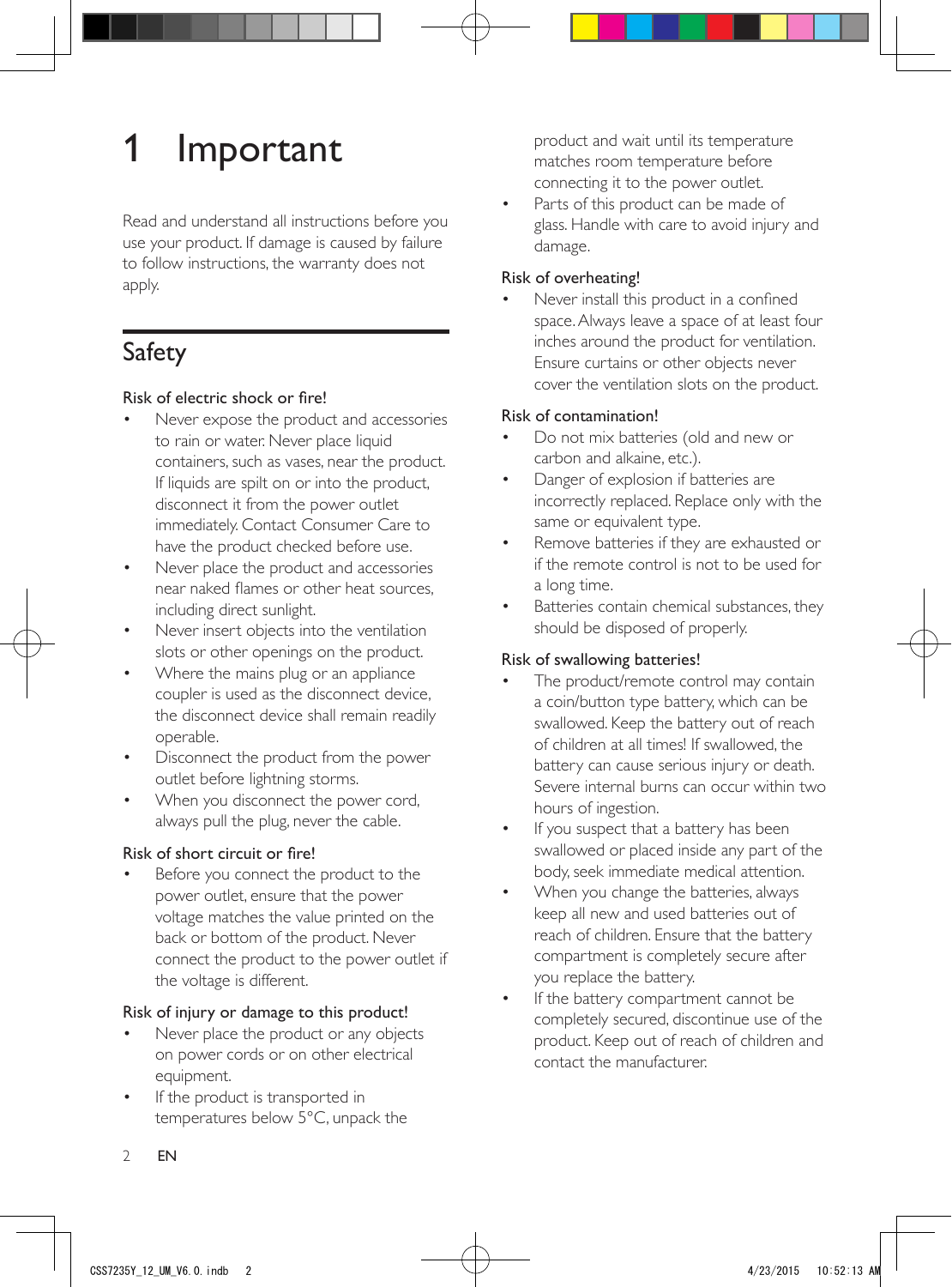<span id="page-4-0"></span>

This is CLASS II apparatus with double insulation, and no protective earth provided.

## Care for your product

- Use only microfiber cloth to clean the product, such as removing dust and shedding accumulated on the speaker cloth. Do not use any cleaning solvent to clean the wooden panels and speaker cloth.
- Clean the leather handles with a slightly damp soft cloth which is dipped in a leather cleaning solution, then buff the leather with a dry soft cloth.
- The wooden panels and leather handles may vary on color and grain pattern due to the use of natural materials.

## Mains fuse

This information applies only to products with a UK mains plug.

This product is fitted with an approved molded plug. If you replace the fuse, use one with:

- the ratings shown on the plug,
- a BS 1362 approval, and
- the ASTA approval mark.

Contact your dealer if you are not sure about what type of fuse to use.

Caution: To conform with the EMC directive (2004/108/EC), do not detach the plug from the power cord.

#### Copyright in the U.K.

• Recording and playback of material may require consent. See Copyright Act 1956 and The Performer's Protection Acts 1958 to 1972.

## Care of the environment

# Disposal of your old product and battery<br> $\overline{\langle \rangle}$



Your product is designed and manufactured with high quality materials and components, which can be recycled and reused.



This symbol on a product means that the product is covered by European Directive 2012/19/EU.



This symbol means that the product contains batteries covered by European Directive 2013/56/EU which cannot be disposed of with normal household waste.

Inform yourself about the local separate collection system for electrical and electronic products and batteries. Follow local rules and never dispose of the product and batteries with normal household waste. Correct disposal of old products and batteries helps prevent negative consequences for the environment and human health.

#### Removing the disposable batteries

To remove the disposable batteries, see battery installation section.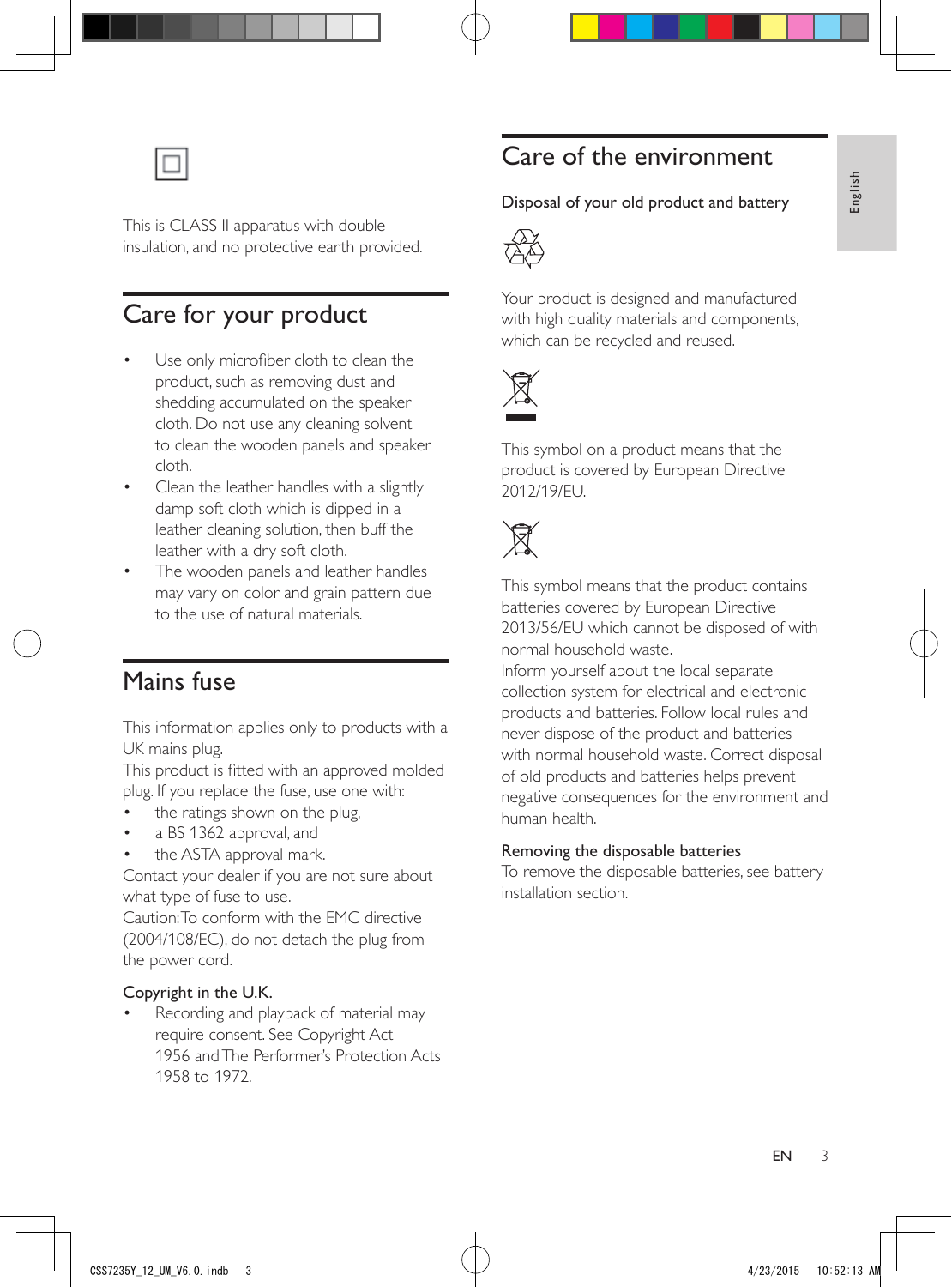## <span id="page-5-0"></span>**Compliance**

# CE0560

This product complies with the radio interference requirements of the European Community.

Hereby, Gibson Innovations, declares that this product is in compliance with the essential requirements and other relevant provisions of Directive 1999/5/EC.

A copy of the EC declaration of Conformity is available at www.philips.com/support.

## Help and support

For extensive online support, visit www.philips.com/support to:

- download the user manual and the quick start guide
- watch video tutorials (available only for selected models)
- find answers to frequently answered questions (FAQs)
- email us a question

chat with our support representative. Follow the instructions on the website to select your language, and then enter your product model number.

Alternatively, you can contact Consumer Care in your country. Before you contact, note down the model number and serial number of your product. You can find this information on the back or bottom of your product.

## 2 Your product

Congratulations on your purchase, and welcome to Philips! To fully benefit from the support that Philips offers, register your product at www.philips.com/welcome.

## Main unit

The main unit of this product is comprised of left and right base speakers.



### (1) Red/white/blue LEDs Red LED

Lights up when the main unit is switched to standby.

## White LED

- Lights up when the main unit is switched on.
- Blinks once each time you press a button on the remote control.
- Blinks twice when Dolby Digital audio is input.
- Blinks three times when DTS audio is input.
- Blinks continuously when no audio from the selected HDMI ARC source is detected, or when an unsupported audio format is detected.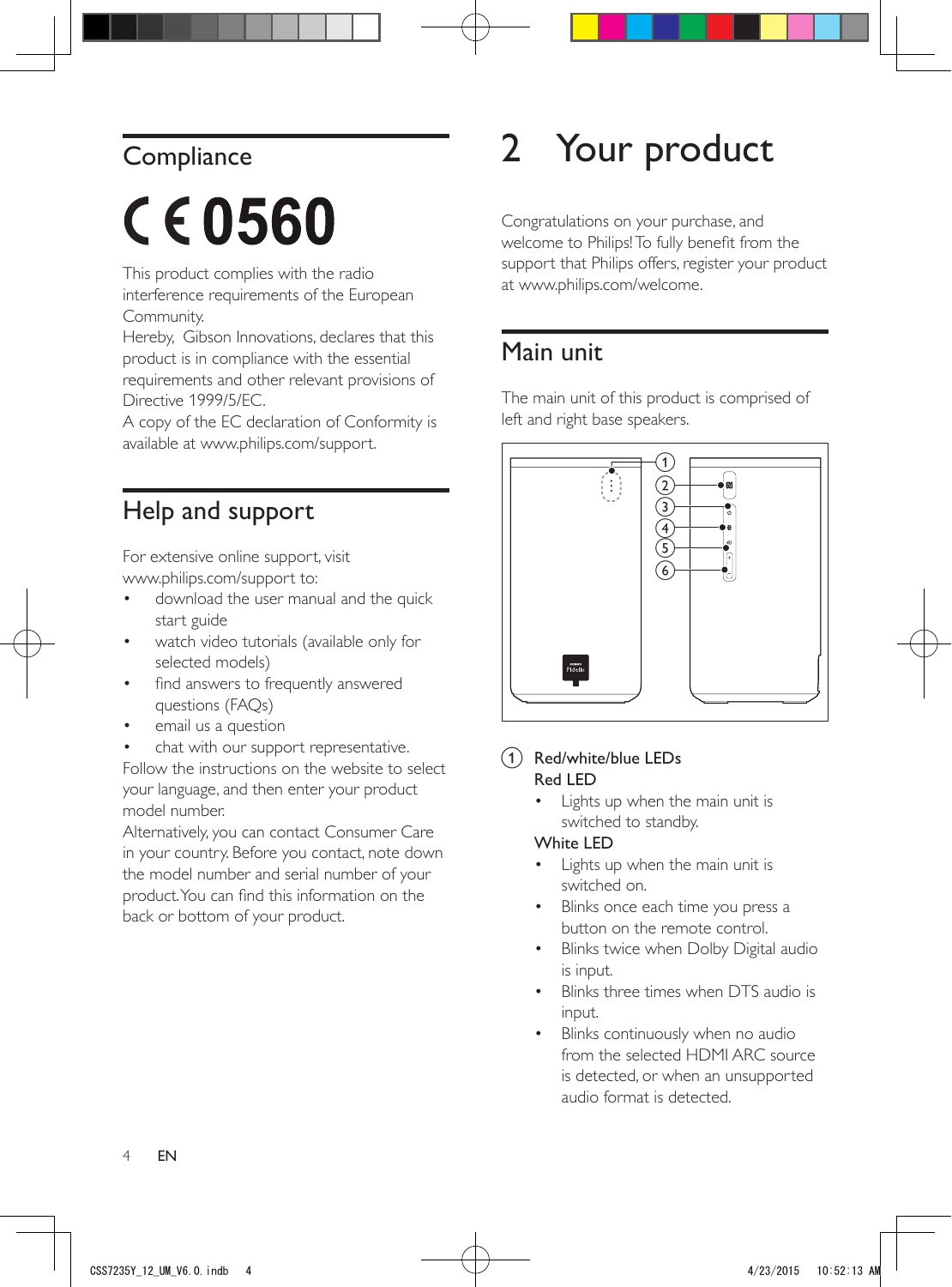### <span id="page-6-0"></span>Blue LED

- Lights up when you switch to Bluetooth mode and Bluetooth devices are paired.
- Blinks when you switch to Bluetooth mode and Bluetooth devices are not paired.

## $(2)$  NFC tag

Tap the NFC-enabled device on the tag for Bluetooth connection.

## $(3)$   $\circ$  (Standby-On)

Switch the main unit on or to standby.

 $\left(4\right)$  0

Switch to Bluetooth mode.

 $(5)$   $\oplus$ 

Toggle through all sources.

 $(6)$  +/- (Volume)

Increase or decrease volume.

## Remote control

This section includes an overview of the remote control.



## $(1)$   $\circ$  (Standby-On)

- Switch the main unit on or to standby.
- When EasyLink is enabled, press and hold for at least three seconds to switch all connected HDMI CEC compliant devices to standby.

## (2) HDMI selection

HDMI ARC: Switch your source to HDMI ARC connection.

HDMI 1: Switch your source to the HDMI IN 1 connection.

HDMI 2: Switch your source to the HDMI IN 2 connection.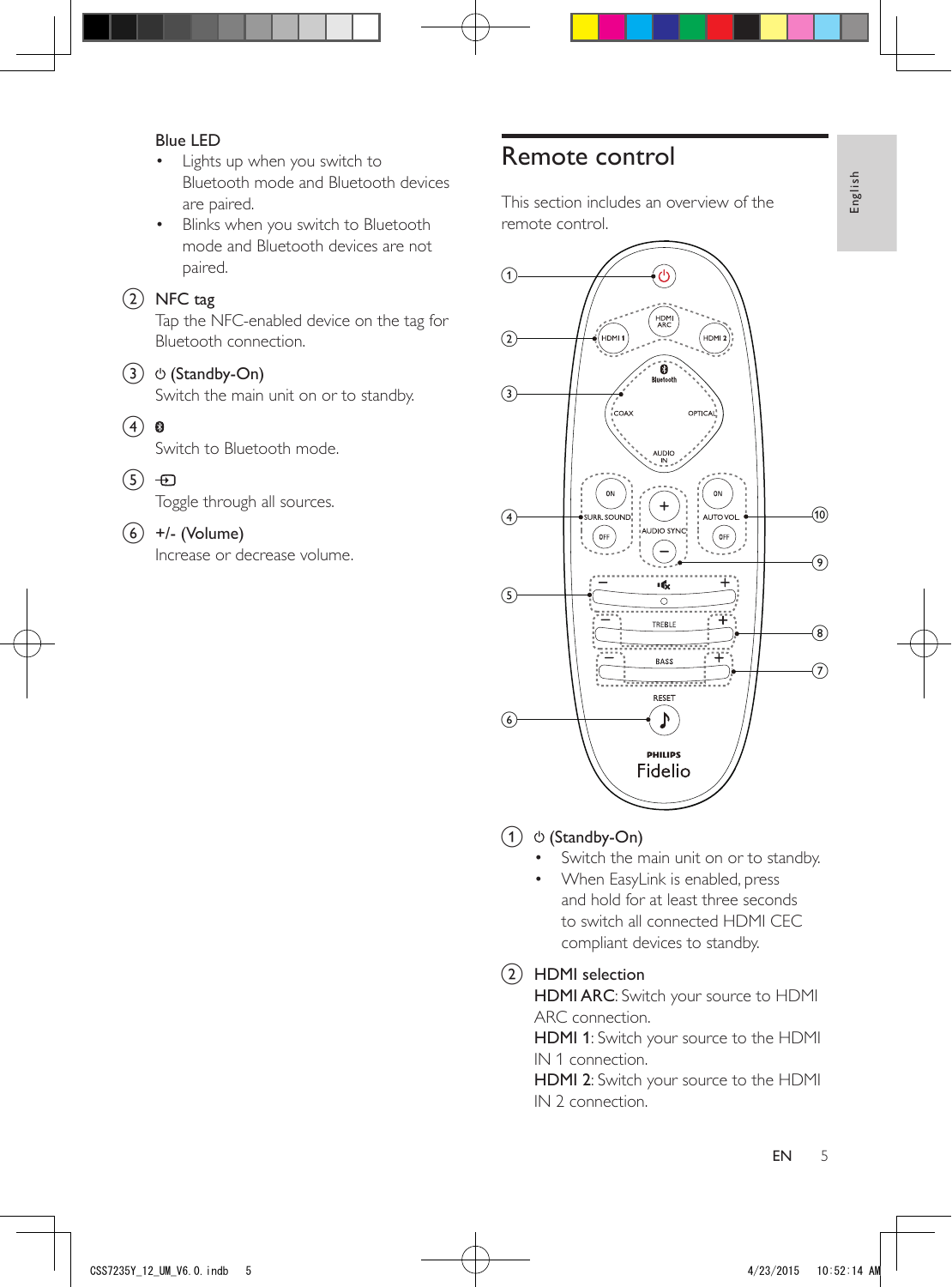## <span id="page-7-0"></span>(3) Source buttons

**B** Bluetooth: Switch to Bluetooth mode: Press and hold three seconds to break the current Bluetooth connection.

OPTICAL: Switch your audio source to the optical connection.

COAX: Switch your audio source to the coaxial connection.

AUDIO IN: Switch your audio source to the AUDIO IN connection (3.5mm jack).

## d SURR. SOUND ON/OFF

- Turn surround sound on or off when the wireless surround speakers are docked onto the main unit.
- In HDMI-IN mode (connected via HDMI IN 1 or HDMI IN 2), press and hold SURR. SOUND ON to switch audio output between this product's speakers and TV speakers.

### $(5)$  Volume control

+/-: Increase or decrease volume. : Mute or restore volume.

- $6$  RESET  $\sqrt{ }$ 
	- Set the bass and treble to the default settings.
- $(7)$  BASS +/-

Increase or decrease bass.

 $\binom{8}{ }$  TREBLE +/-

Increase or decrease treble.

## $(9)$  AUDIO SYNC +/-

Increase or decrease audio delay.

## (10) AUTO VOL. ON/OFF

Turn auto volume on or off.

## Wireless speakers

This product comes with a pair of wireless surround speakers.



\* The illustration above is for either of wireless surround speakers.

## (1) Red/white/orange LEDs Red LED

- Lights up when the battery capacity is less than 30% remaining (undocked from the main unit).
- Blinks when the battery capacity is less than 10% remaining (undocked from the main unit).
- If the speaker is not wirelessly connected to the main unit, the red and orange LEDs on the wireless speaker blink alternatively.

## White LED

- Lights up when the battery capacity is full or more than 30% remaining (undocked from the main unit).
- Lights up when the speaker is wirelessly connected to the main unit (undocked from the main unit).

## Orange LED

- Lights up when the surround speaker is being charged.
- If the speaker is not wirelessly connected to the main unit, the red and orange LEDs on the wireless speaker blink alternatively.

 $(2)$   $\circ$ 

Switch the surround speaker on.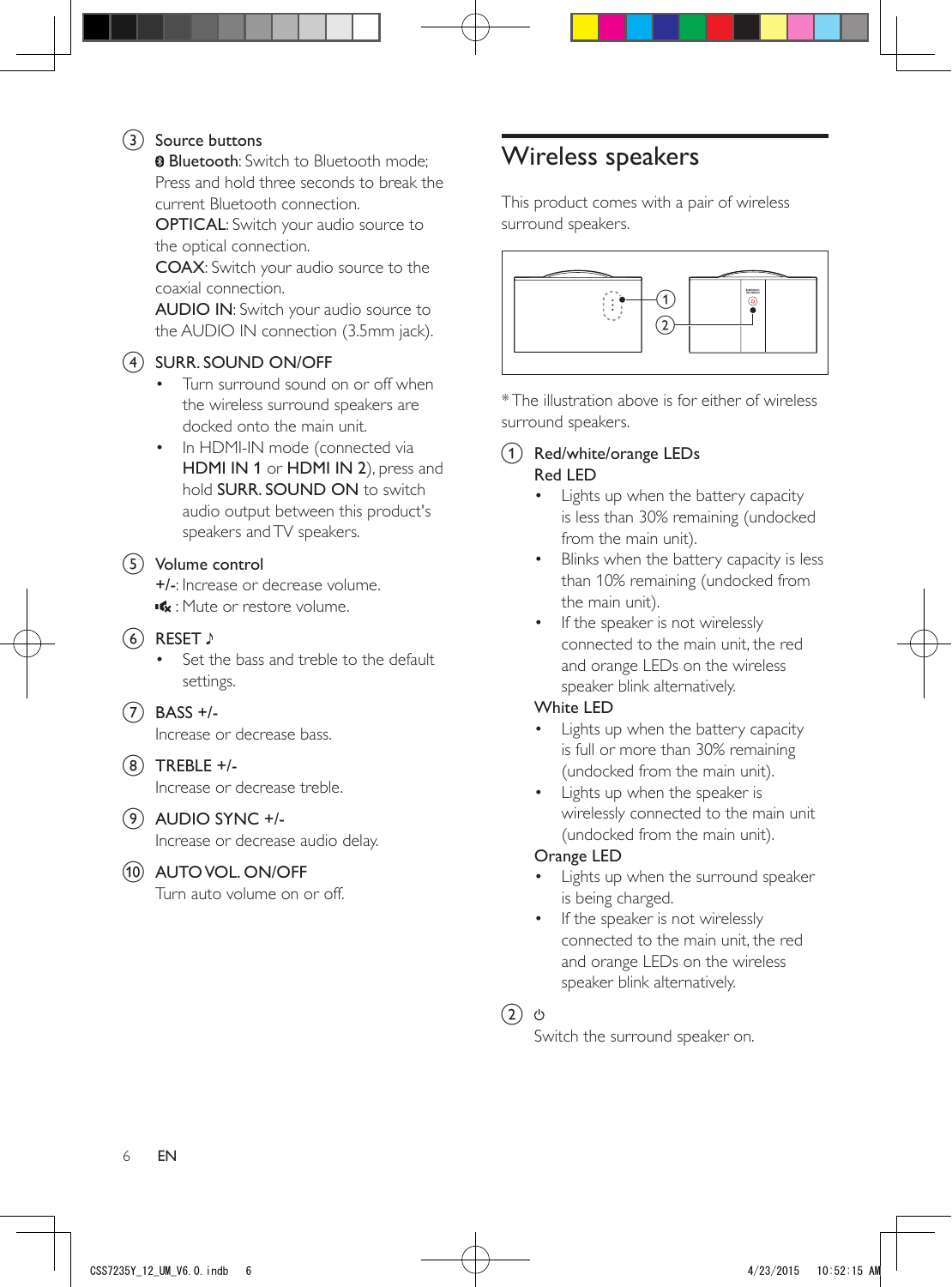## <span id="page-8-0"></span>Wireless subwoofer

This product comes with a wireless subwoofer.



 $(1)$  AC MAINS~

Connect to the power supply.

### $(2)$  CONNECT (connect)

Press to enter the pairing mode for manual connection with the main unit.

#### (3) Subwoofer indicator

- The white LED lights up when the subwoofer is switched on.
- The white LED lights up when the subwoofer is wirelessly connected to the main unit.
- The white LED blinks if the subwoofer is not wirelessly connected to the main unit.
- The white LED turns off four minutes after the main unit is switched to standby.

## **Connectors**

This section includes an overview of the connectors available on this product.

## On the left base speaker



 $(1)$  HDMI IN 1 / HDMI IN 2

Connect to the HDMI output on a digital device.

 $(2)$  TO TV - HDMI OUT (ARC)

Connect to the HDMI (ARC) input on the TV.

## $(3)$  AUDIO IN

Audio input from, for example, an MP3 player (3.5mm jack).

## $(4)$  OPTICAL

Connect to an optical audio output on the TV or a digital device.

## $(5)$  COAXIAL

Connect to a coaxial audio output on the TV or a digital device.

#### $(6)$  TO R SPEAKER

Connect to the right base speaker.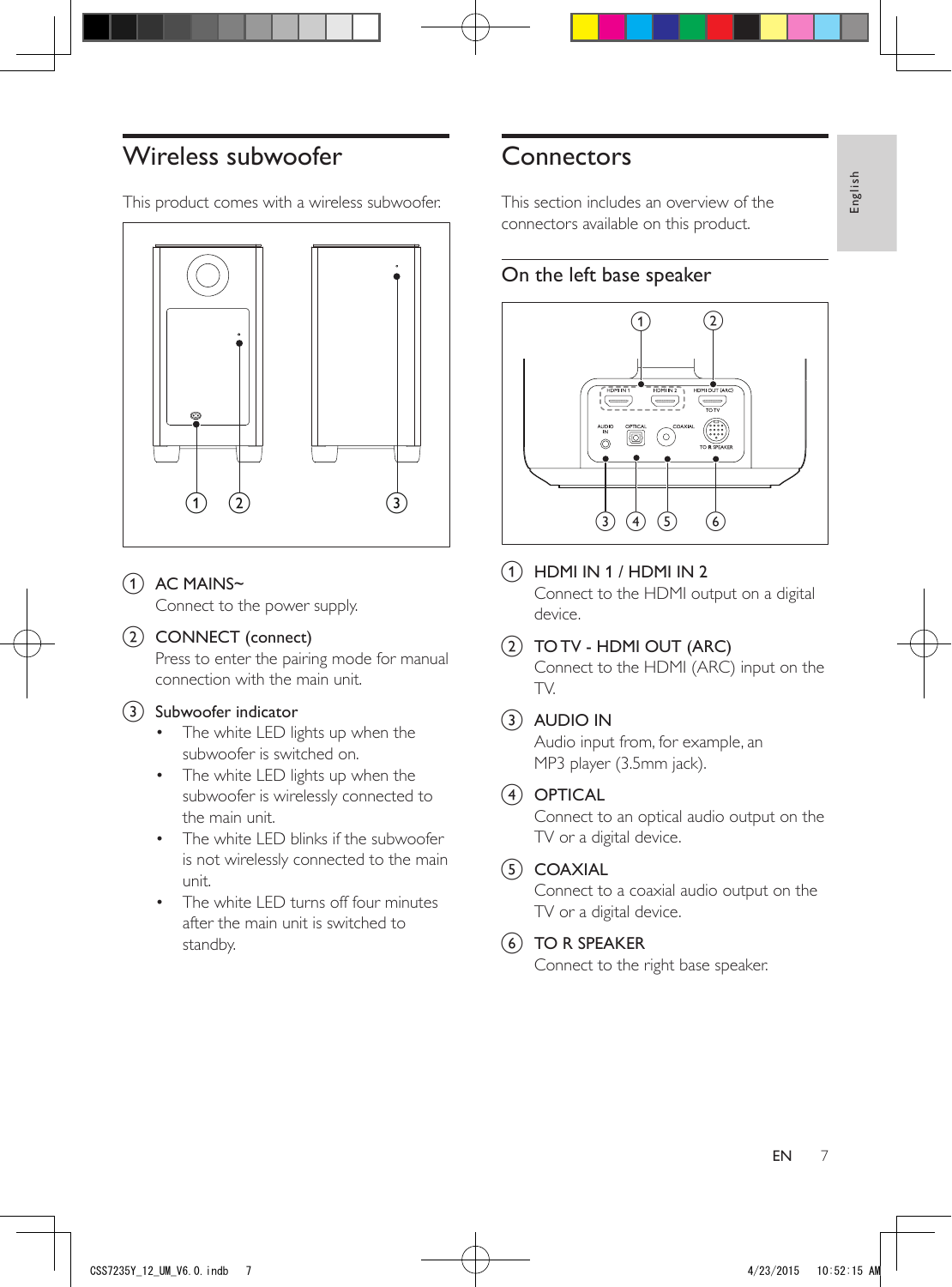## <span id="page-9-0"></span>On the right base speaker



## 1 TO L SPEAKER

Connect to the left base speaker.

### $(2)$  AC MAINS~

Connect to the power supply.

## 3 Connect and set up

This section helps you connect this product to a TV and other devices, and then set it up. For information about the basic connections of this product and accessories, see the quick start guide.



#### Note

- For identification and supply ratings, see the type plate at the back or bottom of the product.
- Before you make or change any connections, make sure that all devices are disconnected from the power outlet.

## Connect the main unit

With the supplied DIN cable, connect the left base speaker to the right base speaker as main unit. See the quick start guide for details.

## Charge speakers

If the wireless surround speaker is undocked from the main unit, its battery level is indicated by the indicators on the wireless speaker.

- White LED: full battery or more than 30% capacity remaining
- Red LED: low battery level, less than 30% remaining
- Blinking red LED: near empty, less than 10% remaining

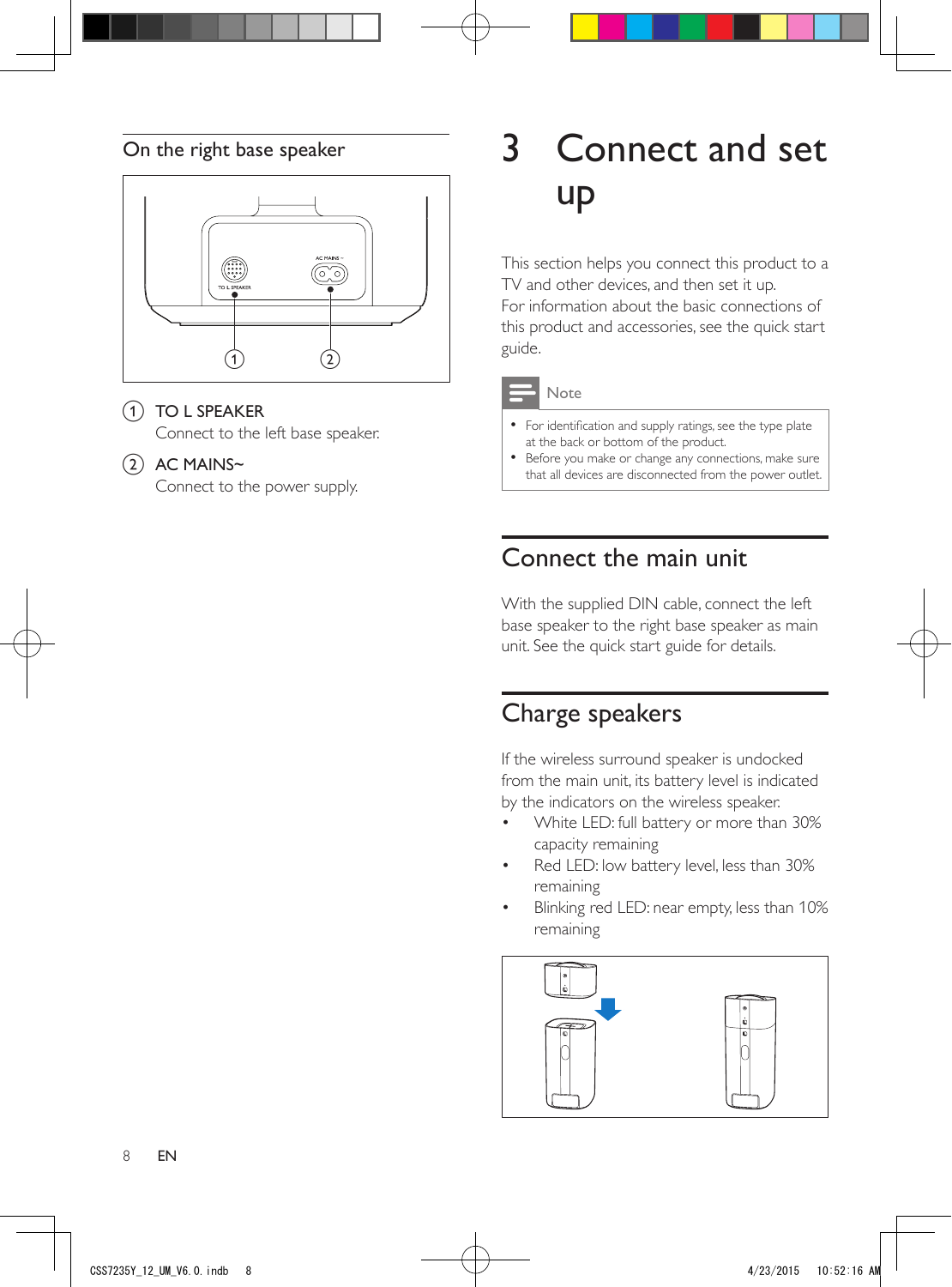- <span id="page-10-0"></span>**1** Dock the left and right wireless speakers onto the main unit (left and right base speakers) to charge the speakers.
- 2 Turn on the main unit.
	- » During charging, the orange LED on the wireless speaker lights up.
	- » When fully charged, the orange LED on the wireless speaker turns off.

#### Note

• It may take around 3 hours to fully charge the speakers.

## Pair up with speakers/ subwoofer

The wireless speakers and subwoofer automatically pair up with the main unit (left and right base speakers) for wireless connection when you turn on the main unit, the speakers and the subwoofer.

If no audio from the wireless speakers and subwoofer can be heard, do the following for pairing.

## <span id="page-10-1"></span>Pair up with the speakers

- Turn on the main unit and the surround wireless speakers.
	- $\rightarrow$  If the connection to the main unit is lost, the red and orange LEDs on the wireless speaker blink alternatively.
- 2 Dock the left and right wireless speakers onto the main unit (left and right base speakers).
	- $\rightarrow$  If the pairing is successful, the orange LED on the wireless speaker lights up for five seconds.
	- $\rightarrow$  If the pairing fails, the red and orange LEDs on the wireless speaker blink alternatively.

 $3$  If the paring fails, re-dock the wireless speakers onto the main unit.

## <span id="page-10-2"></span>Pair up with the subwoofer

- **1** Turn on the main unit, and the subwoofer.
	- $\rightarrow$  If the connection to the main unit is lost, the white LED on the subwoofer blinks slowly.
- 2 Press the **CONNECT** (connect) button on the subwoofer to enter the pairing mode.
	- » The white LED on the subwoofer blinks quickly.
- 3 On the remote control, press OPTICAL, then press and hold AUDIO SYNC + for five seconds.
	- $\rightarrow$  If the pairing succeeds, the white LED on the subwoofer lights up.
	- $\rightarrow$  If the pairing fails, the white LED on the subwoofer blinks slowly.
- $\overline{4}$  If the pairing fails, repeat the steps above.

#### Note

• After the subwoofer is manually connected to the main unit, pair the surround speakers with the main unit again for re-connection.

## Place speakers

For best sound effect, position all the speakers towards the seating position and place them close to your ear level (seated).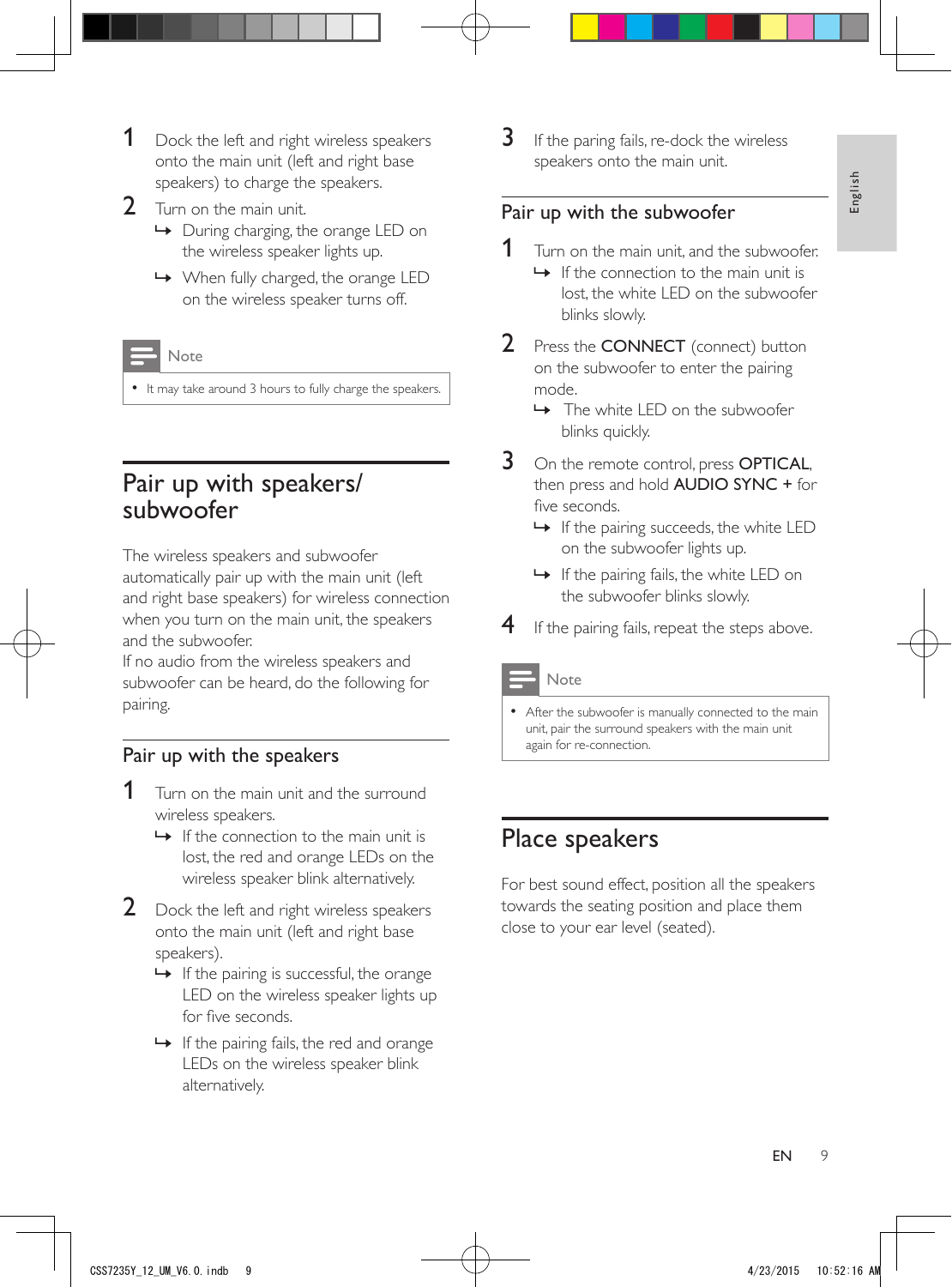<span id="page-11-0"></span>

#### Note

• Surround sound depends on factors such as room shape and size, type of wall and ceiling, windows and reflective surfaces, and speaker acoustics. Experiment with the speaker positions to find the optimum setting for you.

Follow these general guidelines for speakers placement.

- 1 Seating position: This is the center of your listening area.
- 2 Place the main unit (left and right base speakers) in front of the seating position.
- **3** L/ R surround speakers (left/right): Place the rear surround speakers to the left and right side of your seating position, either in line with it or slightly behind it.
- 4 SUBWOOFER (subwoofer): Place the subwoofer at least one meter to the left or right of the TV. Leave about 10-centimeter clearance from the wall.

## Dock the surround speakers

You can also dock your surround speakers onto the main unit to listen to audio, for example, watching TV shows and news.



## Connect to TV

Connect this product to a TV. You can listen to audio from TV programs through the speakers of this product. Use the best quality connection available on this product and TV.

## Connect to TV through HDMI (ARC)

#### Best quality audio

This product supports HDMI with Audio Return Channel (ARC). If your TV is HDMI ARC compliant, you can hear the TV audio through the speakers of this product by using a single HDMI cable.



- 1 Using a High Speed HDMI cable, connect the HDMI OUT (ARC) connector on the left base speaker to the HDMI ARC connector on the TV.
	- The **HDMI ARC** connector on the TV might be labeled differently. For details, see the TV user manual.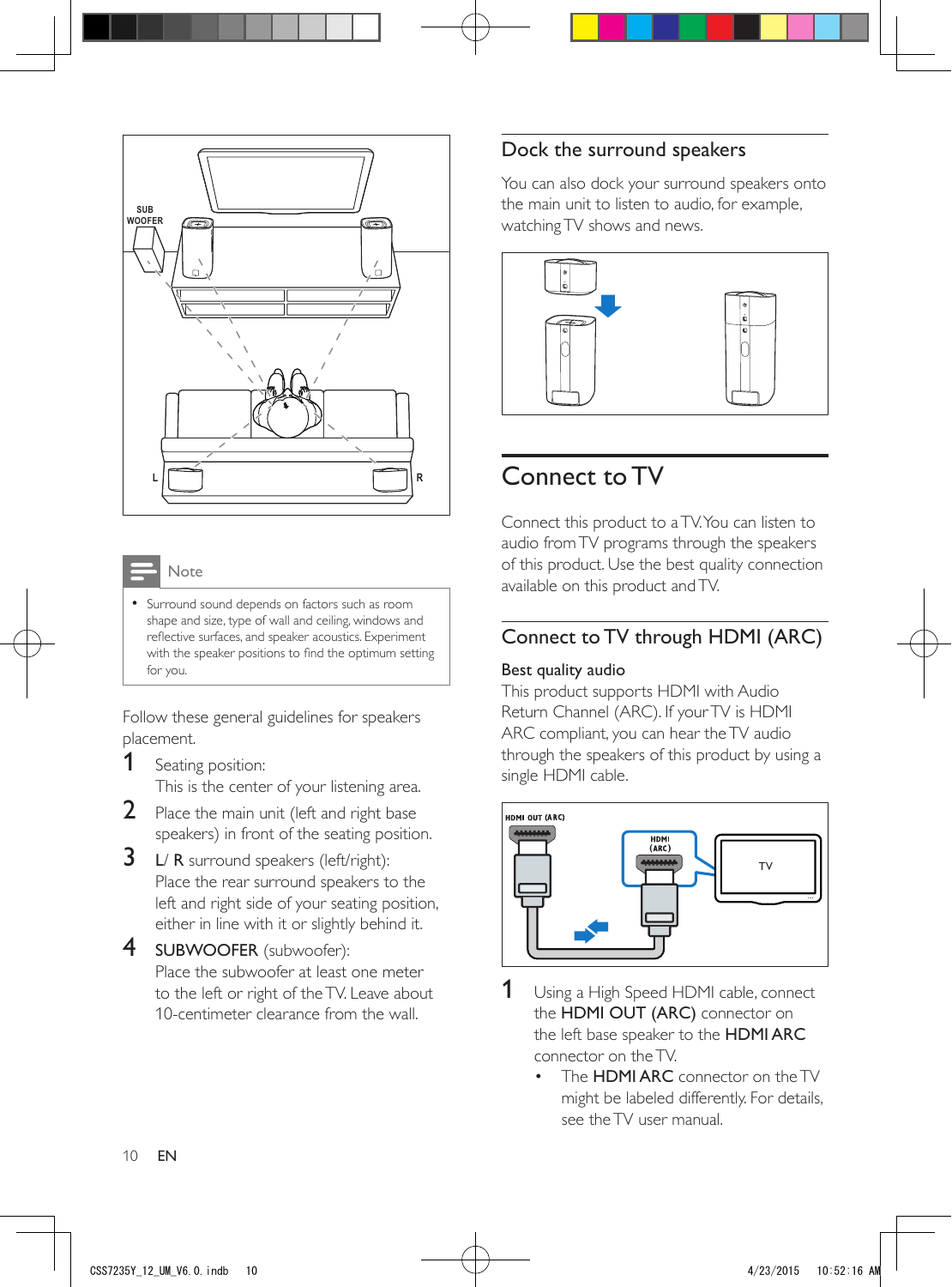<span id="page-12-0"></span>2 On your TV, turn on HDMI-CEC operations. For details, see the TV user manual.

Note

- [If your TV is not HDMI ARC compliant, connect an](#page-12-1)  [audio cable to hear the TV audio through the speakers](#page-12-1)  [of this product](#page-12-1) (see 'Connect audio from TV and other devices' on page [11](#page-12-1)).
- If your TV has a DVI connector, you can use an HDMI/ DVI adapter to connect to TV. However, some of the features may not be available.

## Connect digital devices through HDMI

Connect a digital device such as a set-top box, DVD/Blu-ray player, or games console to your product through a single HDMI connection. When you connect the devices in this way and play a file or game, the

- video is automatically displayed on your TV, and
- audio is automatically played on this product.
- **1** Using a High Speed HDMI cable, connect the HDMI OUT connector on your digital device to the HDMI IN 1/2 on the left base speaker of this product.
- 2 Connect this product to TV through HDMI OUT (ARC).
	- If the TV is not HDMI CEC compliant, select the correct video input on your TV.
- 3 On the connected device, turn on HDMI-CEC operations. For details, see the user manual of the device.

## <span id="page-12-1"></span>Connect audio from TV and other devices

Play audio from TV or other devices through the speakers of this product.

Use the best quality connection available on this product, TV, and other devices.



#### Note

• When this product and TV are connected through HDMI ARC, an audio connection is not required.

## Option 1: Connect audio through a digital optical cable

Best quality audio



- **1** Using an optical cable, connect the OPTICAL connector on the left base speaker of this product to the **OPTICAL** OUT connector on the TV or other device.
	- The digital optical connector might be labeled SPDIF or SPDIF OUT.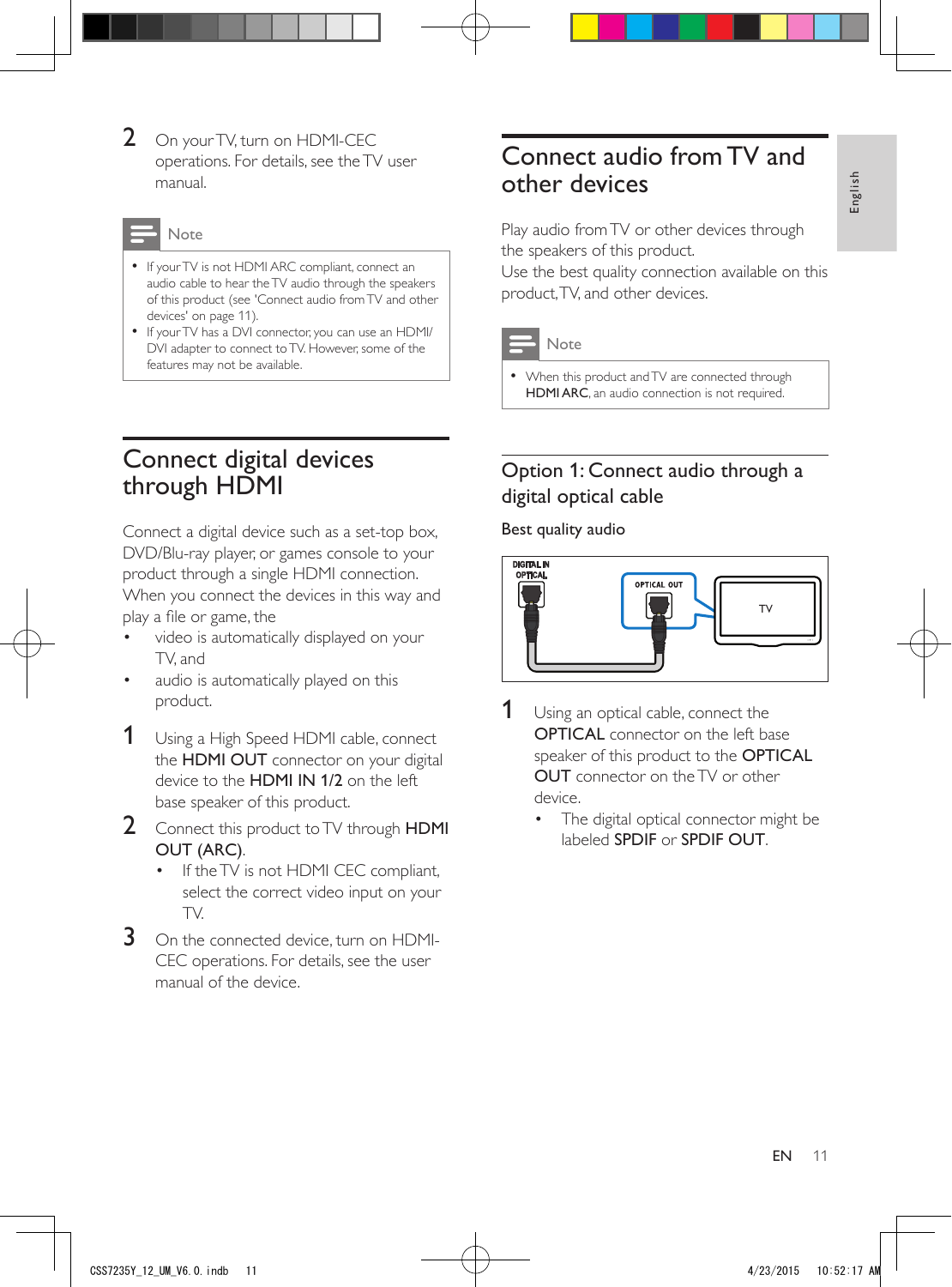## <span id="page-13-0"></span>Option 2: Connect audio through a digital coaxial cable

## Good quality audio



- **1** Using a coaxial cable, connect the COAXIAL connector on the left base speaker of this product to the COAXIAL/ DIGITAL OUT connector on the TV or other device.
	- The digital coaxial connector might be labeled DIGITAL AUDIO OUT.

## 4 Use your product

This section helps you use this product to play audio from connected devices.

#### Before you start

- Make the necessary connections described in the quick start guide and the user manual.
- Switch this product to the correct source for other devices.

## Adjust the volume

- **1** Press +/- (Volume) to increase or decrease a volume level.
	- To mute sound, press  $\mathbf{\cdot}$  (Mute).
	- To restore the sound, press  $\mathbf{\mathcal{R}}$  (Mute) again or press +/- (Volume).

## Choose your sound

This section helps you choose the ideal sound for your video or music.

## Surround sound mode

Experience an immersive audio experience with surround sound modes.

- **1** Dock the surround speakers onto the main unit.
- 2 Press SURR. SOUND ON/OFF to turn. surround mode on or off.
	- On: Create a surround listening experience. Four-channel audio sound. Ideal for party music.
	- **Off:** Two-channel stereo sound. Ideal for listening to music.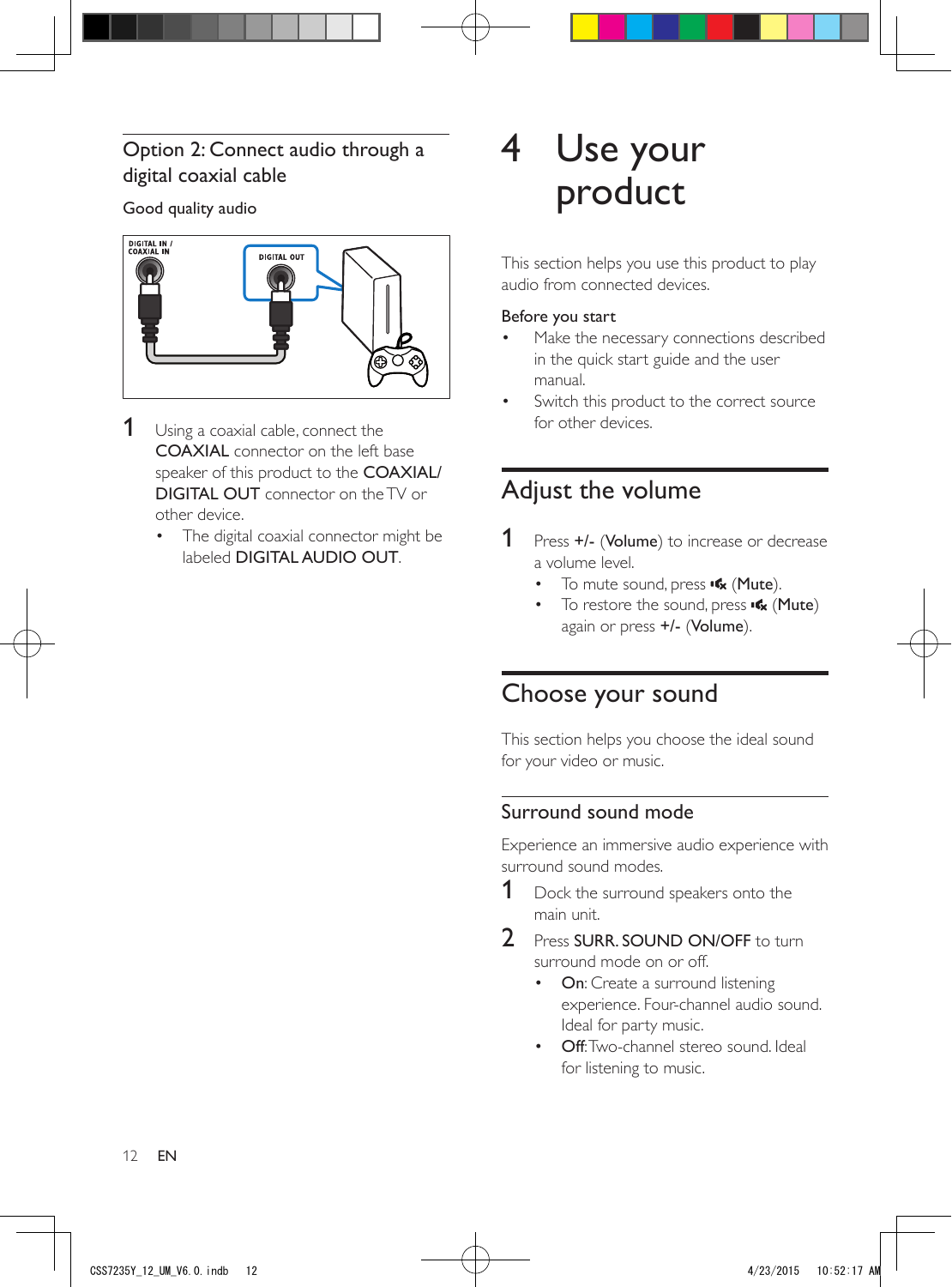<span id="page-14-0"></span>

If the surround speakers are undocked from the main unit, it is fixed to surround mode only.

## Equalizer

Change the high frequency (treble) and low frequency (bass) settings of this product.

- 1 Press TREBLE +/- or BASS +/- to change the frequency.
	- $\rightarrow$  If the treble or bass is set to the maximum or minimum, the white LED on the main unit lights up for two seconds.
- 2 To reset the bass and treble to the default setting, press RESET .

## Auto volume

Turn the auto volume on to keep the volume constant when you switch to a different source. It also compresses the sound dynamics, increasing the volume for quiet scenes and decreasing the volume for loud scenes.

1 Press AUTO VOL. ON/OFF to turn auto volume on or off.

## Synchronize picture and sound

If the audio and video are not synchronized, delay the audio to match the video.

- 1 Press AUDIO SYNC +/- to synchronize the audio with the video.
	- AUDIO SYNC + increases the sound delay, and AUDIO SYNC - decreases the sound delay.
	- $\rightarrow$  If the value of sound delay is set to the maximum or minimum, the white LED on the main unit lights up for two seconds.

## Night mode

For quiet listening, decrease the volume of loud sounds when audio is played. Night mode is only available for Dolby Digital soundtracks.

- 1 In AUDIO IN mode, press and hold **AUTO** VOL. ON for five seconds to turn night mode on or off.
	- $\rightarrow$  If night mode is turned on, the white LED and the standby LED blink twice.
	- $\rightarrow$  If night mode is turned off, the white LED and the standby LED blink three times.

Note

• If auto volume is set to turned on, you cannot enable the night mode.

## MP3 player

Connect your MP3 player to play your audio files or music.

#### What you need

- An MP3 player.
- A 3.5mm stereo audio cable.
- **1** Using the 3.5mm stereo audio cable, connect the MP3 player to the AUDIO IN connector on the left base speaker.

2 Press AUDIO IN.

- Press the buttons on the MP3 player to select and play audio files or music.
	- On the MP3 player, it is recommended to set the volume in the range of 80% maximum volume.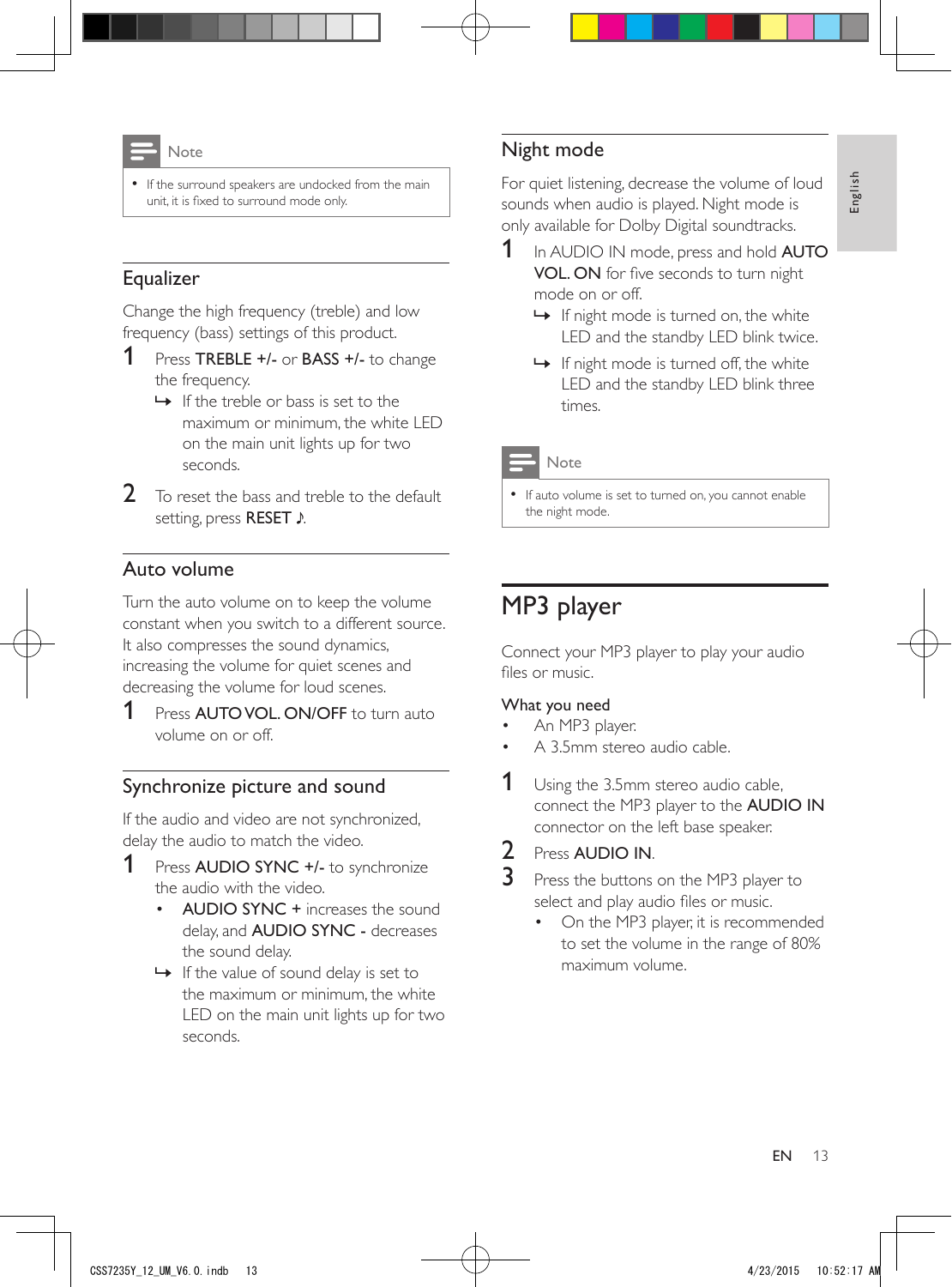## <span id="page-15-1"></span><span id="page-15-0"></span>Play music via Bluetooth

Through Bluetooth, connect your product with a Bluetooth device (such as an iPad, iPhone, iPod touch, Android phone, or laptop), and then you can listen to the audio files stored on the device through the speakers of this product.

#### What you need

- A Bluetooth device which supports Bluetooth profile A2DP, and with Bluetooth version as 2.1 + EDR.
- The operational range between the main unit (left and right speakers) and a Bluetooth device is approximately 10 meters (30 feet).

**1** Press **0 Bluetooth** on the remote control to switch this product to Bluetooth mode.

- » The blue LED on the left base speaker blinks.
- 2 On the Bluetooth device, switch on Bluetooth, search for and select Philips CSS7235Y to start connection (see the user manual of the Bluetooth device on how to enable Bluetooth).
	- » During connection, the blue LED on the left base speaker blinks.
- 3 Wait until you hear a beep sound from this product.
	- → The blue LED on the left base speaker lights up.
	- » If the connection fails, the blue LED on the left base speaker blinks continually.
- 4 Select and play audio files or music on your Bluetooth device.
	- During play, if a call is coming, music play is paused. Play resumes when the call ends.
	- If music streaming is interrupted, place the Bluetooth device closer to this product.
- $5$  To exit Bluetooth, select other source.
	- When your switch back to Bluetooth mode, Bluetooth connection remains active.

#### Note

- The music streaming may be interrupted by obstacles between the device and this product, such as wall, metallic casing that covers the device, or other devices nearby that operate in the same frequency.
- If you want to connect this product with another Bluetooth device, press and hold <sup>8</sup> Bluetooth on the remote control to break the current Bluetooth connection.

## Play music via NFC

NFC (Near Field Communication) is a technology that enables short-range wireless communication between NFC-enabled devices, such as mobile phones.

#### What you need

- A Bluetooth device with NFC function.
- For pairing, tap the NFC device on the NFC tag of this product.
- The operational range between the main unit (left and right speakers) and a NFC device is approximately 10 meters (30 feet).
- **1** Enable NFC on the Bluetooth device (see the device' s user manual for details).
- 2 Tap the NFC device on the NFC tag of this product until you hear a beep sound from this product.
	- » The blue LED on the left base speaker lights up, and the NFC device is connected to this product via Bluetooth.
	- » If the connection fails, the blue LED on the left base speaker blinks continually.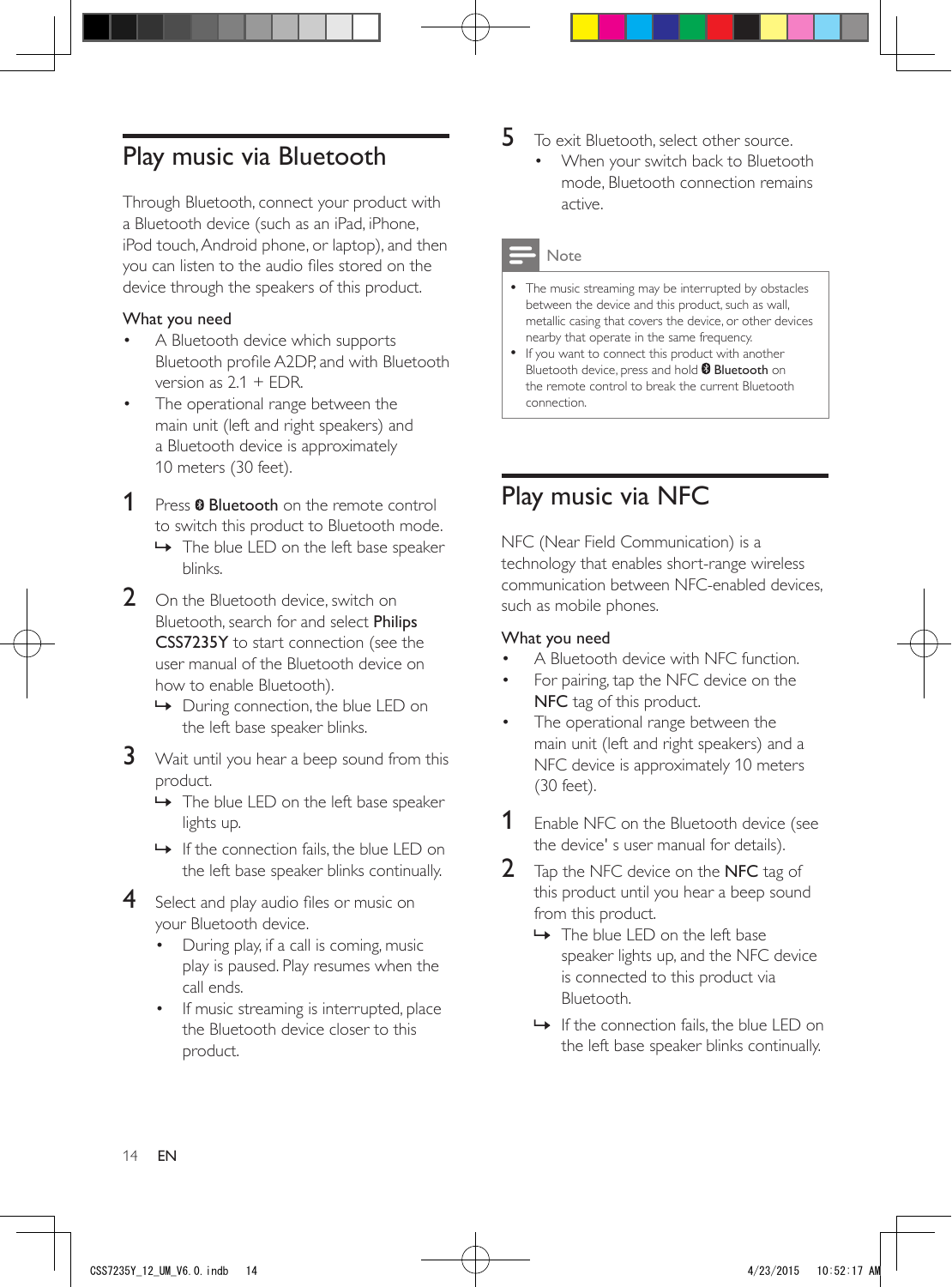- <span id="page-16-0"></span>**3** Select and play audio files or music on your NFC device.
	- To break the connection, tap again the NFC device with the NFC tag on this product.

## Auto standby

If no audio/video playback is detected from a connected device for 15 minutes, this product automatically switches to standby.

## <span id="page-16-1"></span>Apply factory settings

You can reset this product to the default settings programmed at the factory.

- 1 In OPTICAL mode, press and hold RESET for five seconds.
	- $\rightarrow$  When the factory settings restore is complete, the product automatically switches off and restarts.

## 5 Product specifications

### **Note**

• Specifications and design are subject to change without notice.

## Amplifier

- Total output power: 210W RMS (+/- 0.5 dB, 30% THD) / 168W RMS (+/- 0.5 dB, 10% THD)
- Frequency response: 20 Hz-20 kHz / ±3 dB
- Signal-to-noise ratio: > 65 dB (CCIR) / (A-weighted)
- Input sensitivity:
	- AUDIO-IN: 500 mV

## Audio

- S/PDIF Digital audio input:
	- Coaxial: IEC 60958-3
	- Optical: TOSLINK

## Bluetooth

- Bluetooth profiles: A2DP
- Bluetooth version: 2.1 + EDR

## Main unit (left and right base speakers)

- Power supply: 110-240 V~, 50/60 Hz
- Power consumption: 50 W
- Standby power consumption: ≤ 0.5 W
- Speaker impedance:
	- Woofer: 8 ohm
	- tweeter: 8 ohm
	- Speaker drivers:  $2 \times 76$  mm (3") woofer +
		- $2 \times 25.4$  mm (1") tweeter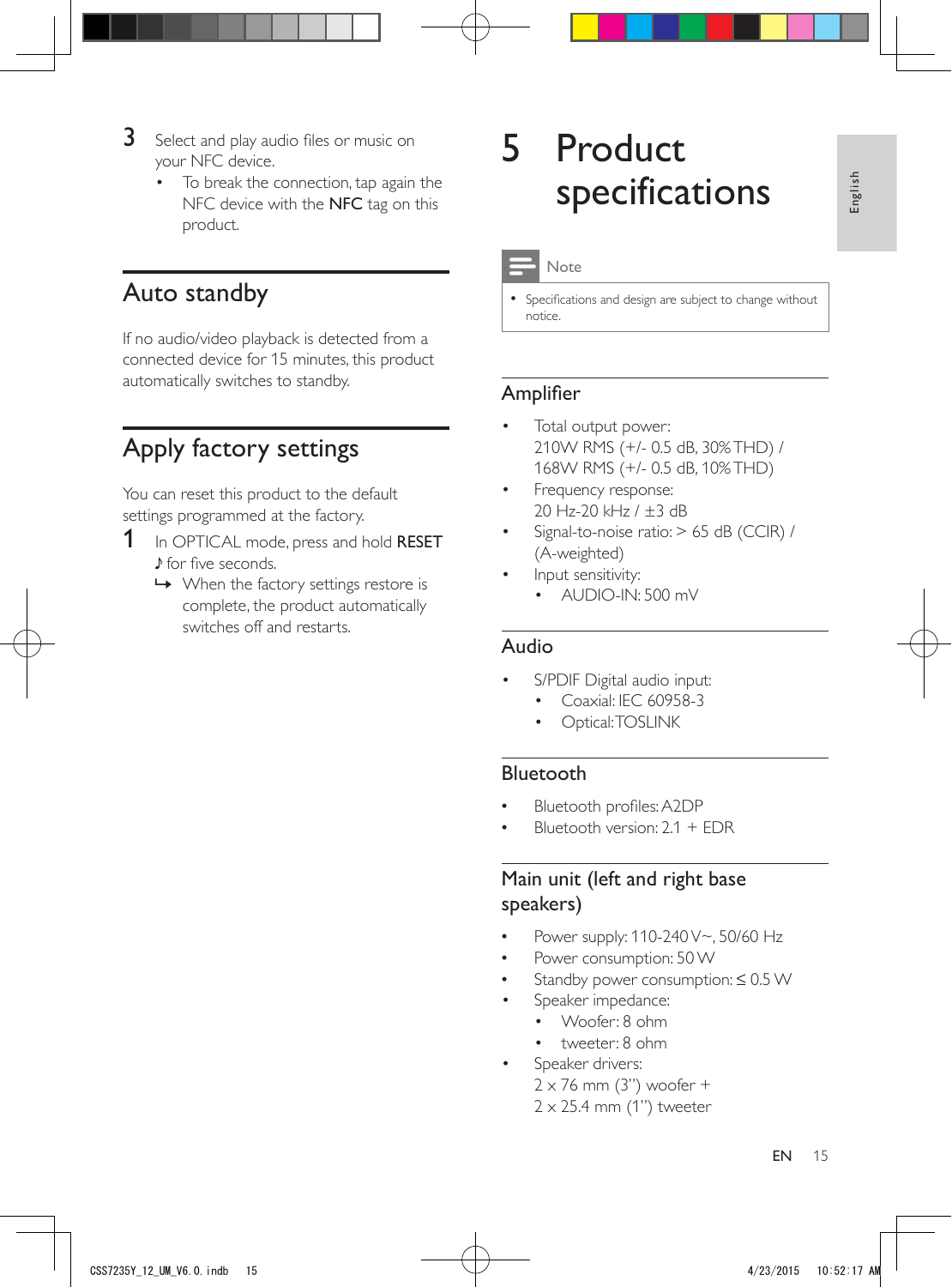- <span id="page-17-0"></span>• Dimensions (WxHxD):  $160 \times 300 \times 160$  mm
- Weight: 3.8 kg

## Surround speakers

- Speaker impedance: 8 ohm
- Speaker drivers:  $2 \times 63.5$  mm (2.5") full range
- Dimensions (WxHxD):  $160 \times 110 \times 160$  mm
- Weight: 1.0 kg/each

## Subwoofer

- Power supply: 110-240 V~, 50/60 Hz
- Power consumption: 30 W
- Standby power consumption: ≤ 0.5 W
- Impedance: 4 ohm
- Speaker drivers:  $1 \times 165$  mm (6.5") woofer
- Dimensions (WxHxD):  $220 \times 440 \times 220$  mm
- Weight: 5.4 kg

## Remote control batteries

 $7 \times$  AAA-R03-1.5 V

## Standby information

- When the product remains inactive for 15 minutes, it automatically switches to standby or networked standby.
- The power consumption in standby or networked standby is less than 0.5W.
- To deactivate Bluetooth connection, press and hold the Bluetooth button on the remote control.
- To activate Bluetooth connection, enable Bluetooth connection on your Bluetooth device, or enable Bluetooth connection via the NFC tag (if available).

## 6 Troubleshooting

## **Warning**

• Risk of electric shock. Never remove the casing of the product.

To keep the warranty valid, never try to repair the product yourself.

If you have problems using this product, check the following points before you request service. If you still have a problem, get support at www.philips.com/support.

## Main unit

#### The buttons on this product do not work.

• Disconnect this product from the power supply for a few minutes, then reconnect.

## Sound

#### No sound from the speakers of this product.

- Connect the audio cable from this product to your TV or other devices. However, you do not need a separate audio connection when:
	- this product and TV are connected through HDMI ARC connection, or
	- a device is connected to the HDMI IN connector on this product.
- Reset this product to its factory settings (see 'Apply factory settings' on page [15\)](#page-16-1).
- On the remote control, select the correct audio input.
- Make sure that this product is not muted.

#### No sound from the wireless surround speakers.

- [Wirelessly connect the speakers to the](#page-10-1)  [main unit](#page-10-1) (see 'Pair up with the speakers' on page [9](#page-10-1)).
- Dock the wireless surround speakers into the main unit to charge the battery.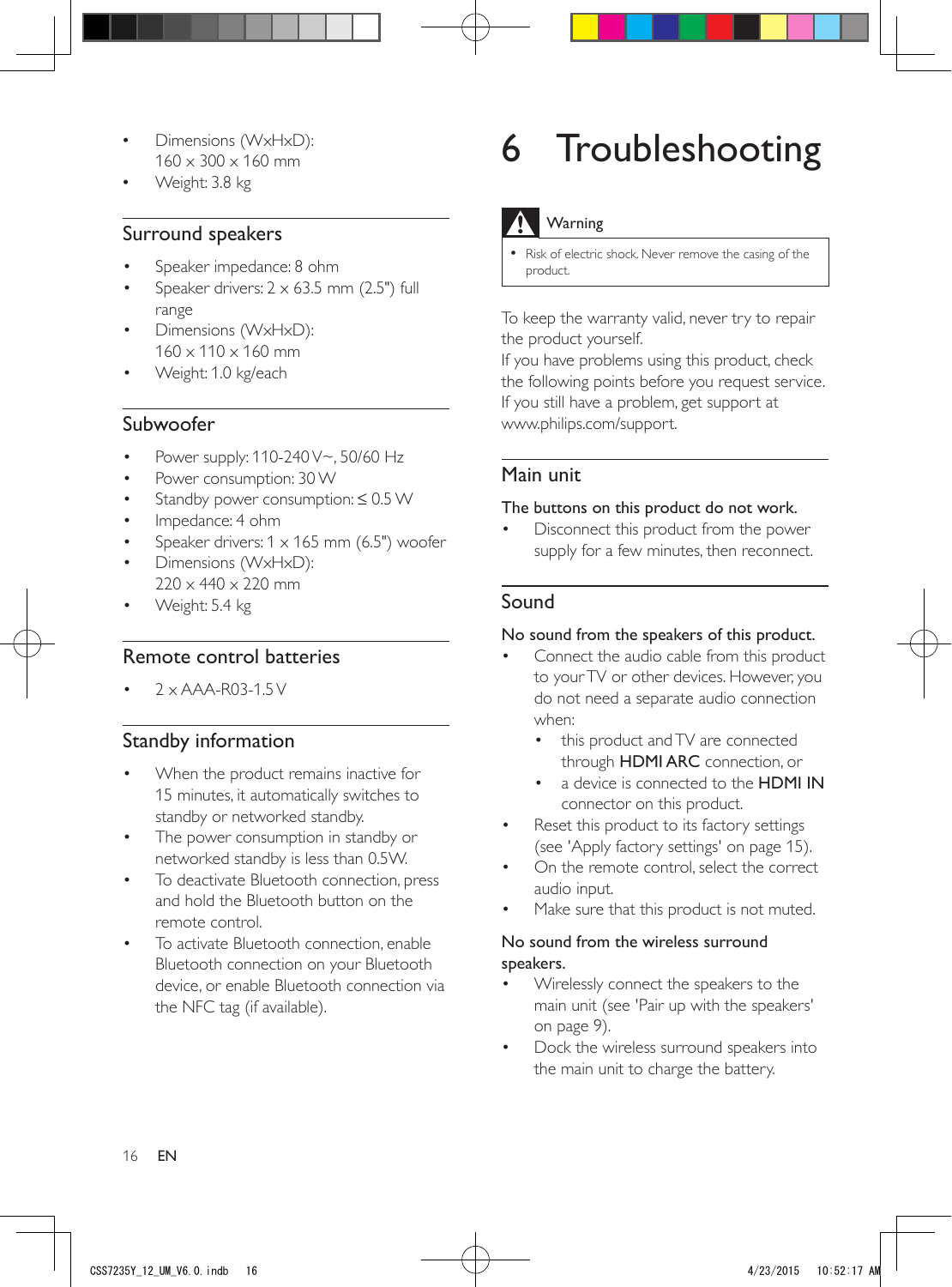#### No sound from the wireless subwoofer.

• [Wirelessly connect the subwoofer to the](#page-10-2)  [main unit](#page-10-2) (see 'Pair up with the subwoofer' on page [9](#page-10-2)).

#### Distorted sound or echo.

If you play audio from the TV through this product, make sure that the TV is muted.

#### Audio and video are not synchronized.

Press AUDIO SYNC +/- to synchronize the audio with the video.

## Bluetooth

#### A device cannot connect with this product.

- The device does not support the compatible profiles required for this product.
- You have not enabled the Bluetooth function of the device. See the user manual of the device on how to enable the function.
- The device is not correctly connected. [Connect the device correctly](#page-15-1) (see 'Play music via Bluetooth' on page [14](#page-15-1)).
- This product is already connected with another Bluetooth device. Disconnect the connected device, then try again.

#### Quality of audio play from a connected Bluetooth device is poor.

The Bluetooth reception is poor. Move the device closer to this product, or remove any obstacle between the device and this product.

#### The connected Bluetooth device connects and disconnects constantly.

- The Bluetooth reception is poor. Move the device closer to this product, or remove any obstacle between the device and this product.
- Turn off Wi-Fi function on the Bluetooth device to avoid interference.
- For some Bluetooth, the Bluetooth connection can be deactivated automatically to save power. This does not indicate any malfunction of this product.

## **NFC**

#### A device cannot connect with this product via NFC.

- Make sure that the device is supported by NFC.
- Make sure that NFC is enabled on the device (see the device' s user manual for details).
- For pairing, tap the NFC device on the NFC tag of this product.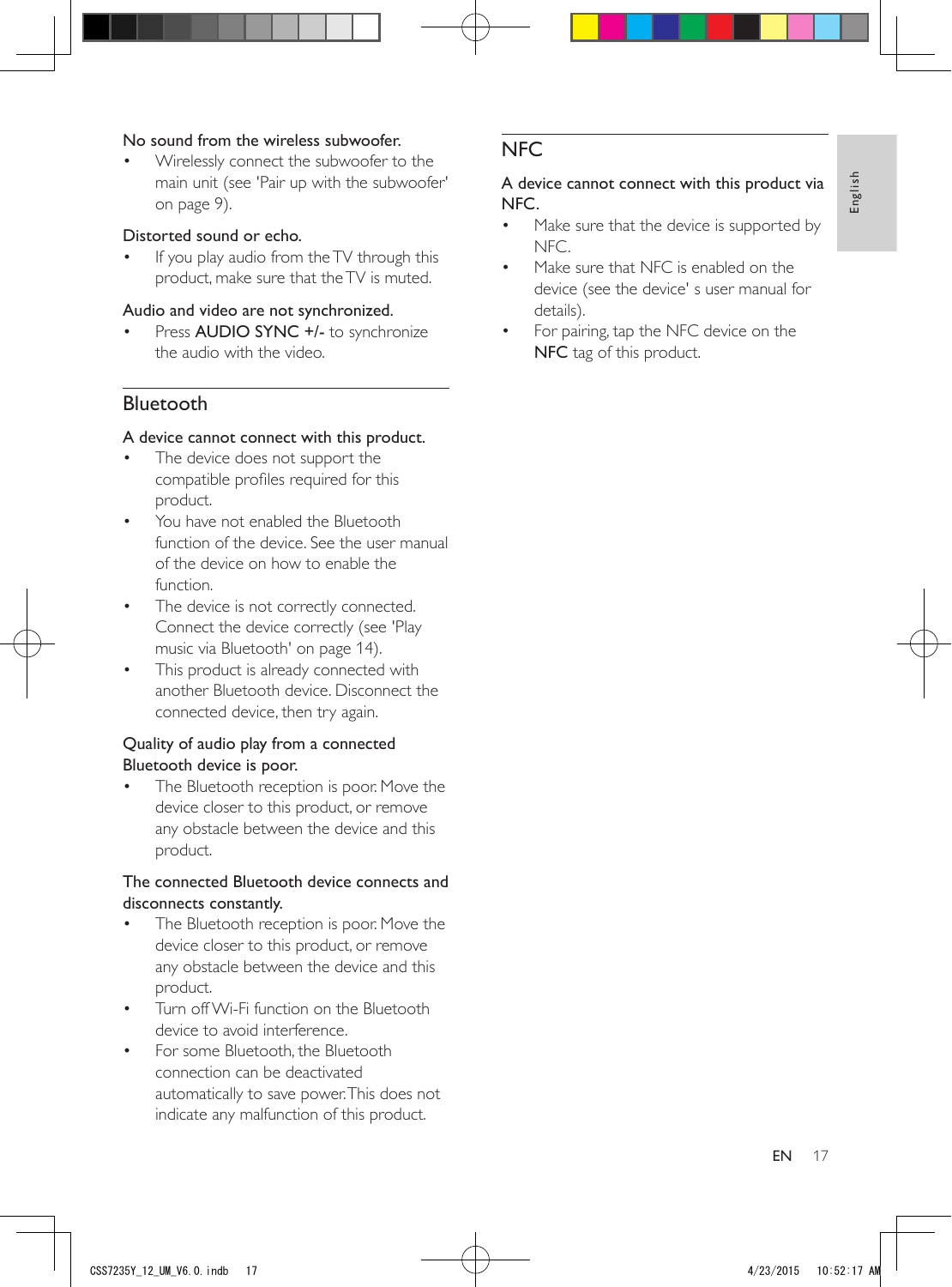## atta **a Digital Surround**

Manufactured under license under U.S. Patent Nos: 5,956,674; 5,974,380; 6,487,535 & other U.S. and worldwide patents issued & pending. DTS, the Symbol, & DTS and the Symbol together are registered trademarks & DTS Digital Surround and the DTS logos are trademarks of DTS, Inc. Product includes software. @ DTS, Inc. All Rights Reserved.

#### $\Pi$ DOLBY **DIGITAL**  $PROLOGIC II$

Manufactured under license from Dolby Laboratories. Dolby, Pro Logic, and the double-D symbol are trademarks of Dolby Laboratories.

## Həmr

The terms HDMI and HDMI High-Definition Multimedia Interface, and the HDMI Logo are trademarks or registered trademarks of HDMI Licensing LLC in the United States and other countries.

## **&Bluetooth**

The Bluetooth® word mark and logos are registered trademarks owned by Bluetooth SIG, Inc. and any use of such marks by Gibson is under license. Other trademarks and trade names are those of their respective owners.

## $\mathbb{N}$  nfc

The N Mark is a trademark or registered trademark of NFC Forum, Inc. in the United States and in other countries.



© 2013 CSR plc and its group companies. The apt $\mathsf{X}^\circledast$  mark and the apt $\mathsf{X}$  logo are trade marks of CSR plc or one of its group companies and may be registered in one or more jurisdictions.